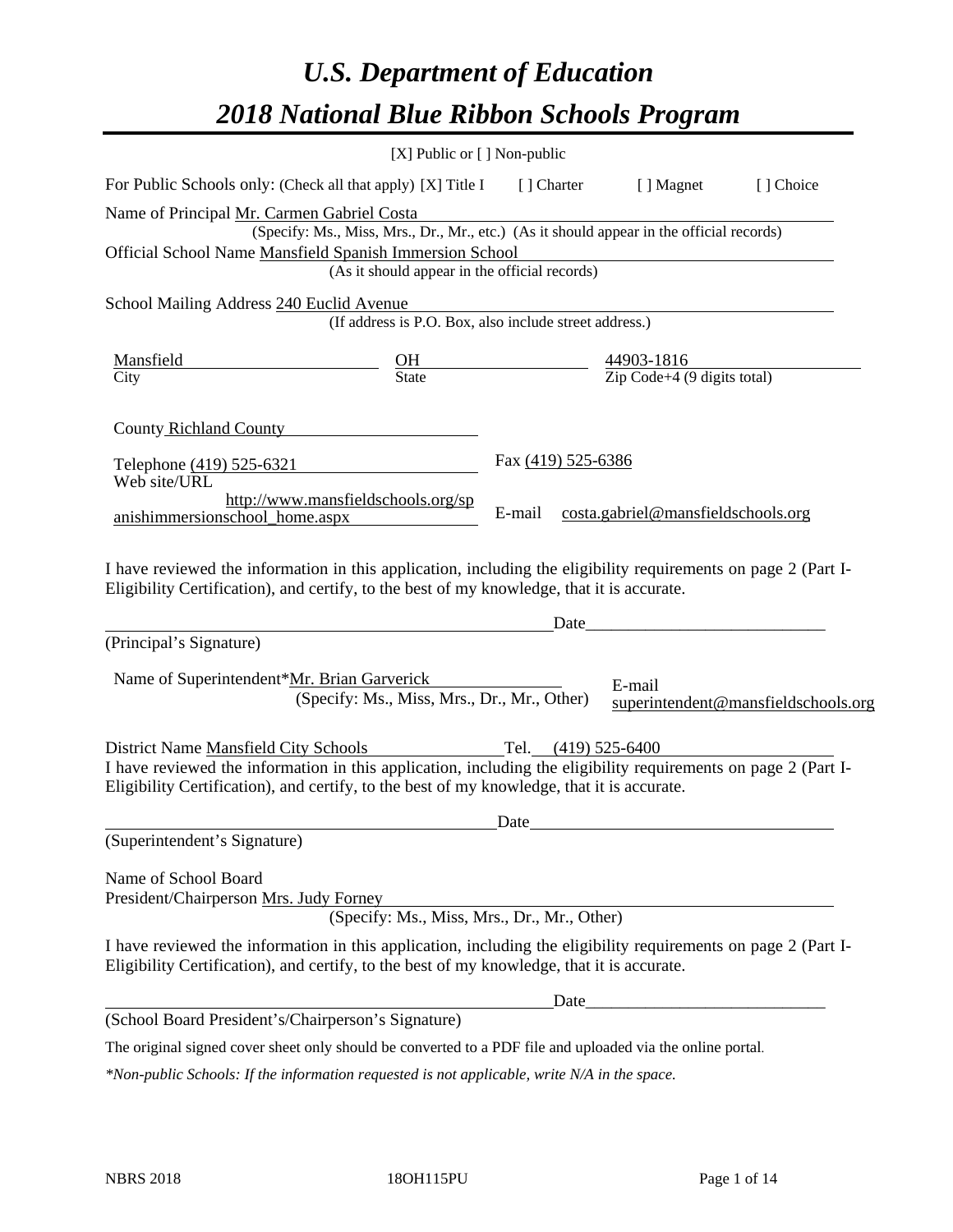The signatures on the first page of this application (cover page) certify that each of the statements below, concerning the school's eligibility and compliance with U.S. Department of Education and National Blue Ribbon Schools requirements, are true and correct.

- 1. The school configuration includes one or more of grades K-12. (Schools on the same campus with one principal, even a K-12 school, must apply as an entire school.)
- 2. All nominated public schools must meet the state's performance targets in reading (or English language arts) and mathematics and other academic indicators (i.e., attendance rate and graduation rate), for the all students group and all subgroups, including having participation rates of at least 95 percent using the most recent accountability results available for nomination.
- 3. To meet final eligibility, all nominated public schools must be certified by states prior to September 2018 in order to meet all eligibility requirements. Any status appeals must be resolved at least two weeks before the awards ceremony for the school to receive the award.
- 4. If the school includes grades 7 or higher, the school must have foreign language as a part of its curriculum.
- 5. The school has been in existence for five full years, that is, from at least September 2012 and each tested grade must have been part of the school for the past three years.
- 6. The nominated school has not received the National Blue Ribbon Schools award in the past five years: 2013, 2014, 2015, 2016, or 2017.
- 7. The nominated school has no history of testing irregularities, nor have charges of irregularities been brought against the school at the time of nomination. The U.S. Department of Education reserves the right to disqualify a school's application and/or rescind a school's award if irregularities are later discovered and proven by the state.
- 8. The nominated school has not been identified by the state as "persistently dangerous" within the last two years.
- 9. The nominated school or district is not refusing Office of Civil Rights (OCR) access to information necessary to investigate a civil rights complaint or to conduct a district-wide compliance review.
- 10. The OCR has not issued a violation letter of findings to the school district concluding that the nominated school or the district as a whole has violated one or more of the civil rights statutes. A violation letter of findings will not be considered outstanding if OCR has accepted a corrective action plan from the district to remedy the violation.
- 11. The U.S. Department of Justice does not have a pending suit alleging that the nominated school or the school district as a whole has violated one or more of the civil rights statutes or the Constitution's equal protection clause.
- 12. There are no findings of violations of the Individuals with Disabilities Education Act in a U.S. Department of Education monitoring report that apply to the school or school district in question; or if there are such findings, the state or district has corrected, or agreed to correct, the findings.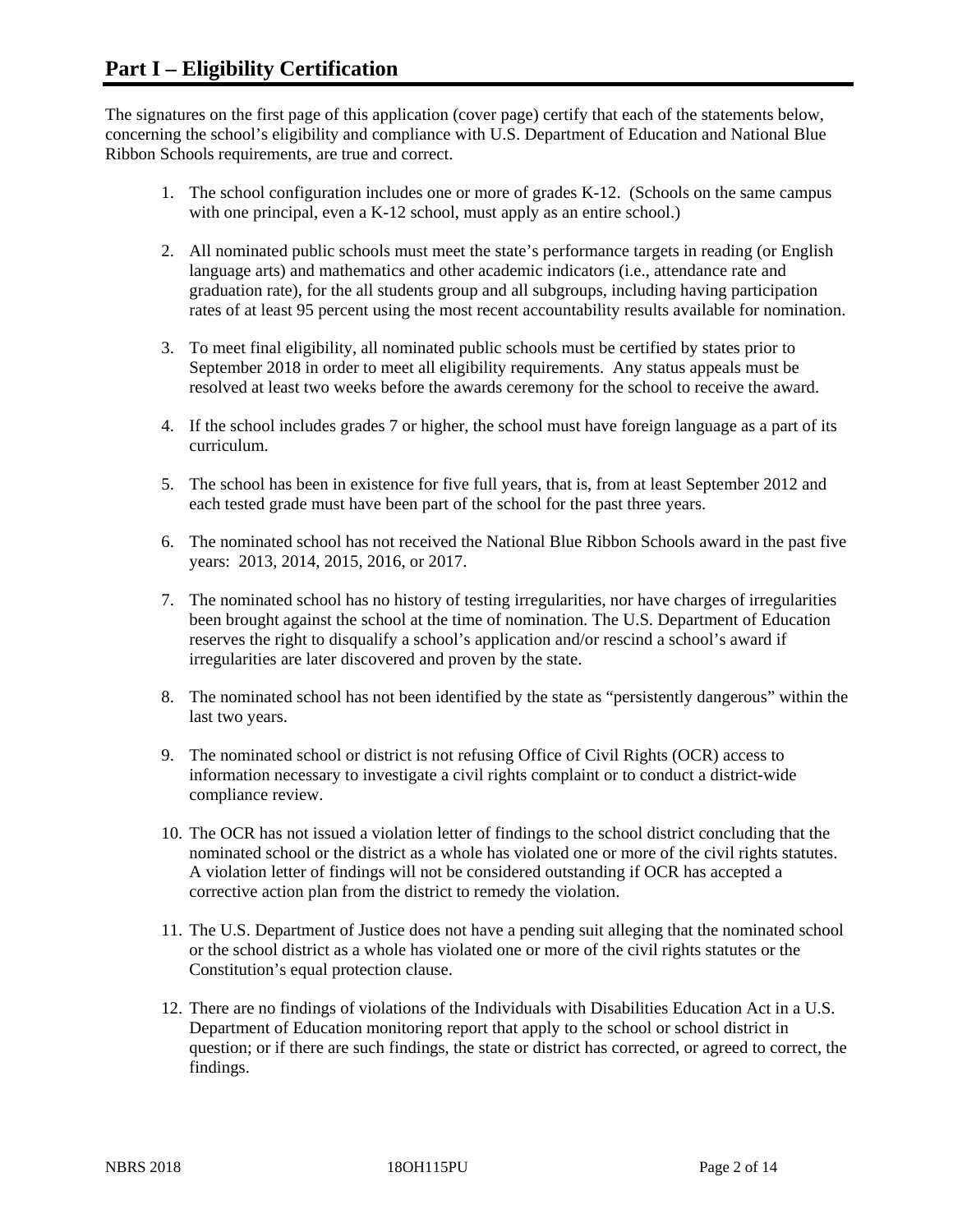# **PART II - DEMOGRAPHIC DATA**

#### **Data should be provided for the most recent school year (2017-2018) unless otherwise stated.**

#### **DISTRICT**

1. Number of schools in the district  $\frac{5}{2}$  Elementary schools (includes K-8) (per district designation): 1 Middle/Junior high schools 1 High schools 0 K-12 schools

7 TOTAL

**SCHOOL** (To be completed by all schools)

2. Category that best describes the area where the school is located:

[X] Urban or large central city [ ] Suburban [] Rural or small city/town

3. Number of students as of October 1, 2017 enrolled at each grade level or its equivalent in applying school:

| Grade                           | # of         | # of Females | <b>Grade Total</b> |
|---------------------------------|--------------|--------------|--------------------|
|                                 | <b>Males</b> |              |                    |
| <b>PreK</b>                     | 0            | $\theta$     | 0                  |
| $\mathbf K$                     | 34           | 26           | 60                 |
| $\mathbf{1}$                    | 19           | 17           | 36                 |
| $\overline{2}$                  | 17           | 15           | 32                 |
| 3                               | 15           | 14           | 29                 |
| $\overline{\mathbf{4}}$         | 10           | 11           | 21                 |
| 5                               | 18           | 17           | 35                 |
| 6                               | 7            | 6            | 13                 |
| 7                               | 4            | 5            | 9                  |
| 8                               | 0            |              |                    |
| 9                               | 0            | 0            | 0                  |
| 10                              | 0            | 0            | 0                  |
| 11                              | 0            | 0            | 0                  |
| 12 or higher                    | 0            | 0            | 0                  |
| <b>Total</b><br><b>Students</b> | 124          | 112          | 236                |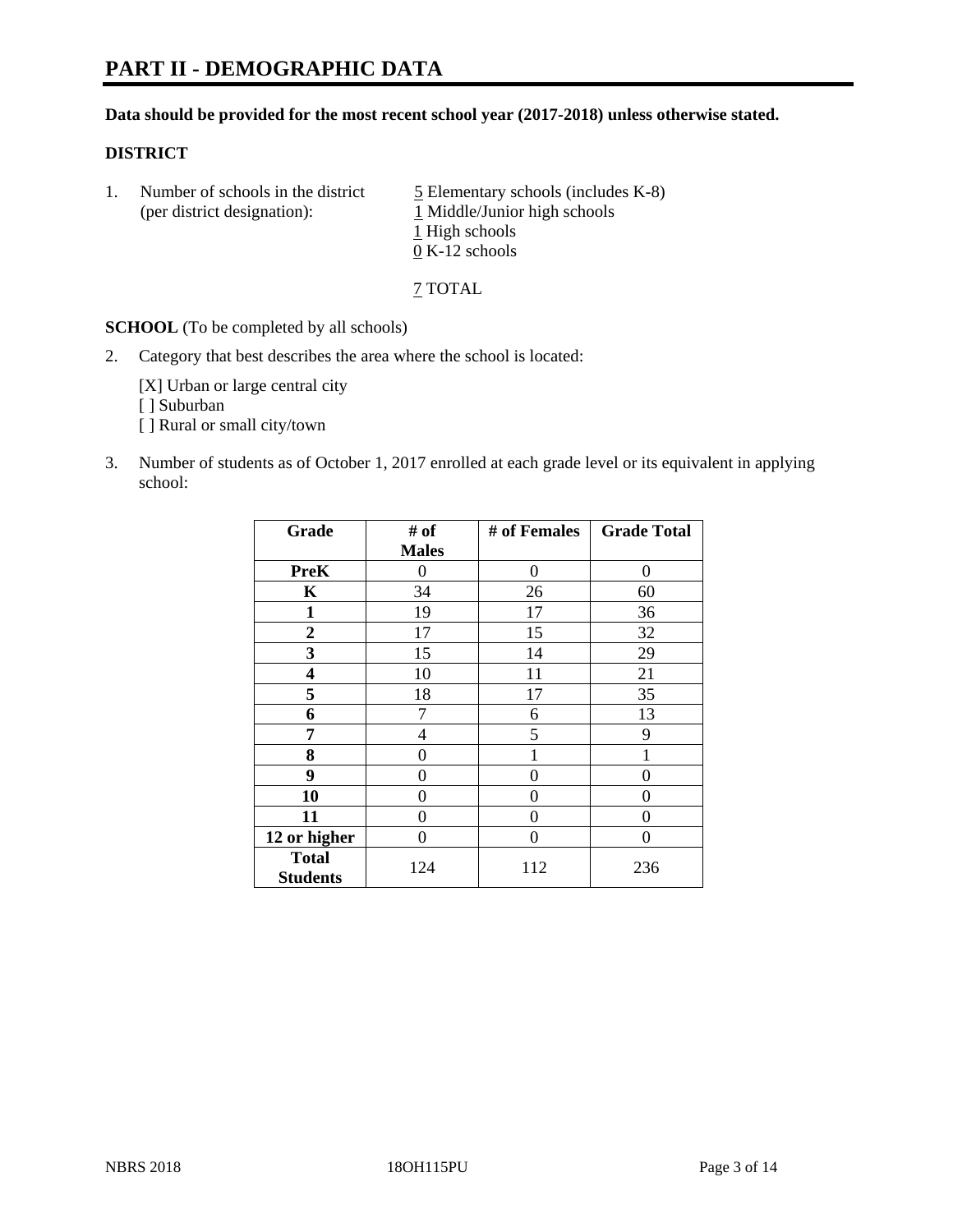the school: 0 % Asian

4. Racial/ethnic composition of  $\qquad 0\%$  American Indian or Alaska Native 29 % Black or African American 9 % Hispanic or Latino 0 % Native Hawaiian or Other Pacific Islander 56 % White 6 % Two or more races **100 % Total**

(Only these seven standard categories should be used to report the racial/ethnic composition of your school. The Final Guidance on Maintaining, Collecting, and Reporting Racial and Ethnic Data to the U.S. Department of Education published in the October 19, 2007 *Federal Register* provides definitions for each of the seven categories.)

5. Student turnover, or mobility rate, during the 2016 – 2017 school year: 5%

If the mobility rate is above 15%, please explain.

This rate should be calculated using the grid below. The answer to (6) is the mobility rate.

| <b>Steps For Determining Mobility Rate</b>         | Answer |
|----------------------------------------------------|--------|
| $(1)$ Number of students who transferred to        |        |
| the school after October 1, 2016 until the         | 5      |
| end of the 2016-2017 school year                   |        |
| (2) Number of students who transferred             |        |
| <i>from</i> the school after October 1, 2016 until | 3      |
| the end of the 2016-2017 school year               |        |
| (3) Total of all transferred students [sum of      | 8      |
| rows $(1)$ and $(2)$ ]                             |        |
| (4) Total number of students in the school as      | 175    |
| of October 1, 2016                                 |        |
| (5) Total transferred students in row (3)          | 0.05   |
| divided by total students in row (4)               |        |
| $(6)$ Amount in row $(5)$ multiplied by 100        | 5      |

6. English Language Learners (ELL) in the school:  $6\%$ 

13 Total number ELL

Specify each non-English language represented in the school (separate languages by commas): Spanish, Japanese, Tagalog, Estonian

7. Students eligible for free/reduced-priced meals: 53 % Total number students who qualify:  $125$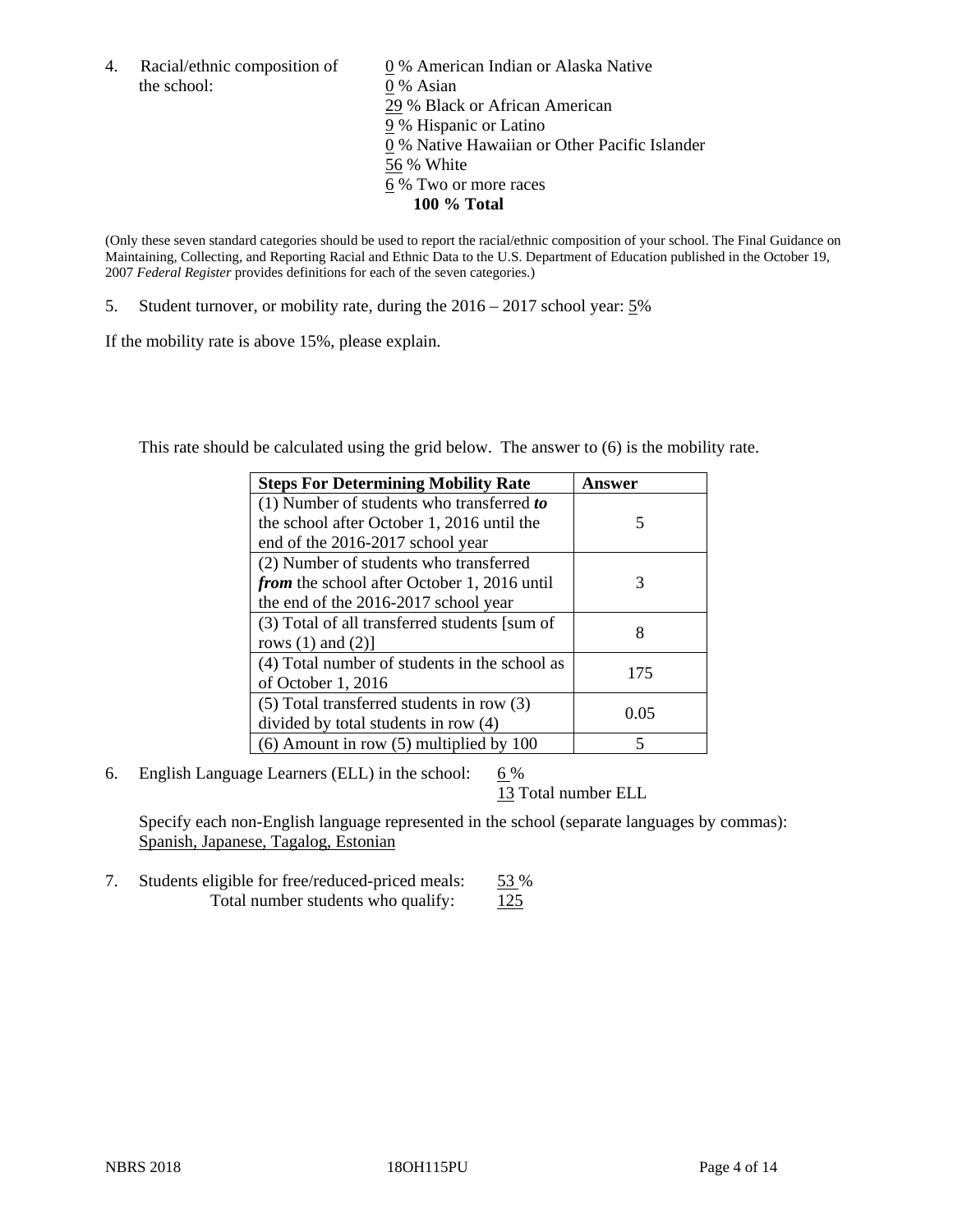16 Total number of students served

Indicate below the number of students with disabilities according to conditions designated in the Individuals with Disabilities Education Act. Do not add additional conditions. It is possible that students may be classified in more than one condition.

| 0 Autism                  | 0 Multiple Disabilities                 |
|---------------------------|-----------------------------------------|
| 0 Deafness                | 2 Orthopedic Impairment                 |
| 0 Deaf-Blindness          | 8 Other Health Impaired                 |
| 0 Developmentally Delayed | 3 Specific Learning Disability          |
| 1 Emotional Disturbance   | 6 Speech or Language Impairment         |
| 2 Hearing Impairment      | 0 Traumatic Brain Injury                |
| 0 Intellectual Disability | 0 Visual Impairment Including Blindness |

- 9. Number of years the principal has been in her/his position at this school: 3
- 10. Use Full-Time Equivalents (FTEs), rounded to nearest whole numeral, to indicate the number of school staff in each of the categories below:

|                                          | <b>Number of Staff</b> |
|------------------------------------------|------------------------|
| Administrators                           |                        |
| Classroom teachers including those       |                        |
| teaching high school specialty           | 14                     |
| subjects, e.g., third grade teacher,     |                        |
| history teacher, algebra teacher.        |                        |
| Resource teachers/specialists/coaches    |                        |
| e.g., reading specialist, science coach, | 5                      |
| special education teacher, technology    |                        |
| specialist, art teacher, etc.            |                        |
| Paraprofessionals under the              |                        |
| supervision of a professional            | 1                      |
| supporting single, group, or classroom   |                        |
| students.                                |                        |
| Student support personnel                |                        |
| e.g., guidance counselors, behavior      |                        |
| interventionists, mental/physical        |                        |
| health service providers,                |                        |
| psychologists, family engagement         |                        |
| liaisons, career/college attainment      |                        |
| coaches, etc.                            |                        |

11. Average student-classroom teacher ratio, that is, the number of students in the school divided by the FTE of classroom teachers, e.g.,  $22:1$  17:1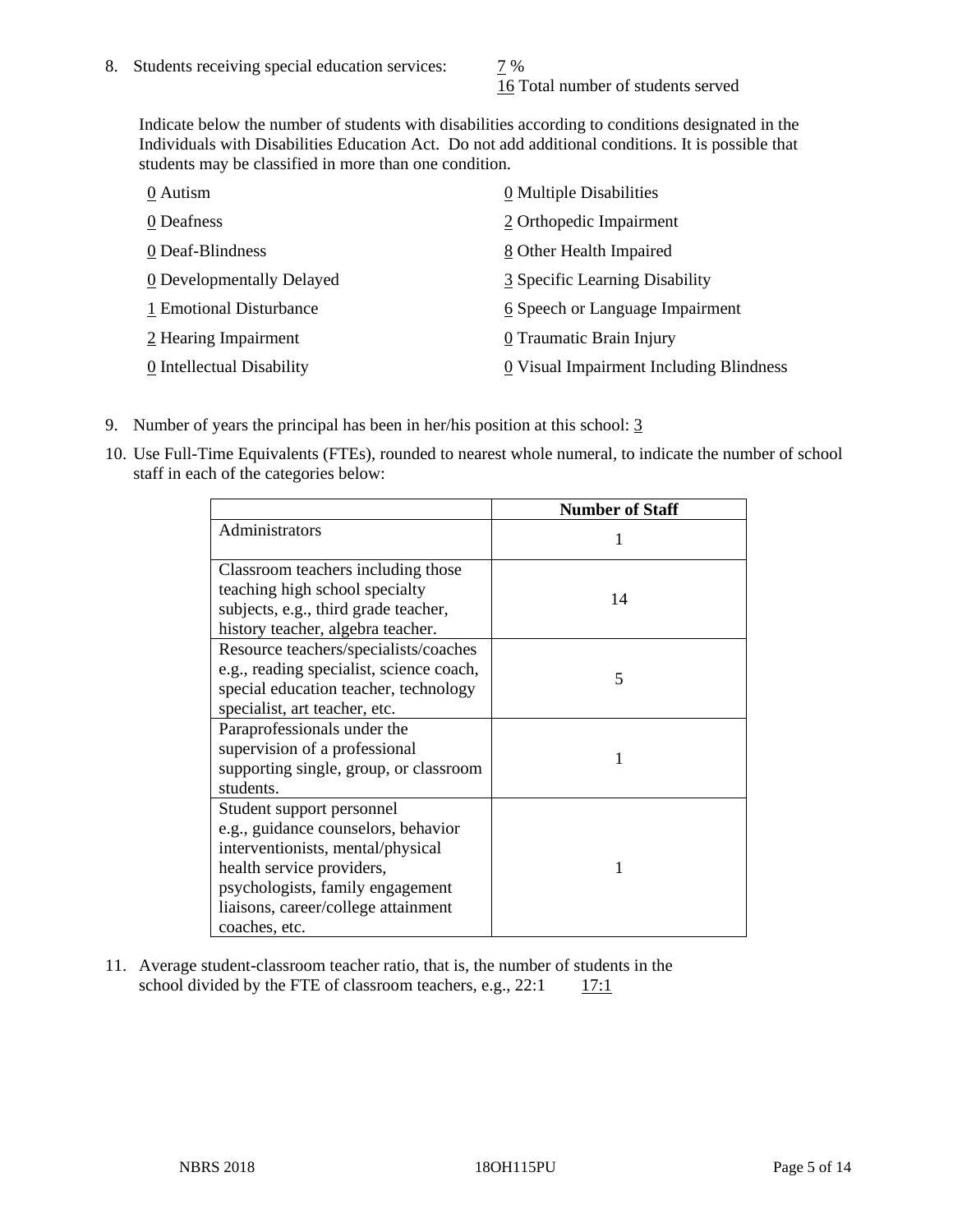12. Show daily student attendance rates. Only high schools need to supply yearly graduation rates.

| <b>Required Information</b> | 2016-2017 | 2015-2016 | 2014-2015 | 2013-2014 | 2012-2013 |
|-----------------------------|-----------|-----------|-----------|-----------|-----------|
| Daily student attendance    | 96%       | 97%       | 96%       | 97%       | 97%       |
| High school graduation rate | 0%        | 0%        | 0%        | 0%        | 0%        |

#### 13. **For high schools only, that is, schools ending in grade 12 or higher.**

Show percentages to indicate the post-secondary status of students who graduated in Spring 2017.

| <b>Post-Secondary Status</b>                  |    |
|-----------------------------------------------|----|
| Graduating class size                         |    |
| Enrolled in a 4-year college or university    | 7% |
| Enrolled in a community college               | 0% |
| Enrolled in career/technical training program | 0% |
| Found employment                              | 0% |
| Joined the military or other public service   | 0% |
| Other                                         |    |

14. Indicate whether your school has previously received a National Blue Ribbon Schools award. Yes No X

If yes, select the year in which your school received the award.

15. In a couple of sentences, provide the school's mission or vision statement.

Our goal is to provide our students with the skills of a world language, Ohio Standards, and the cultural awareness to become highly competent and competitive members of the emerging global society.

16. **For public schools only**, if the school is a magnet, charter, or choice school, explain how students are chosen to attend.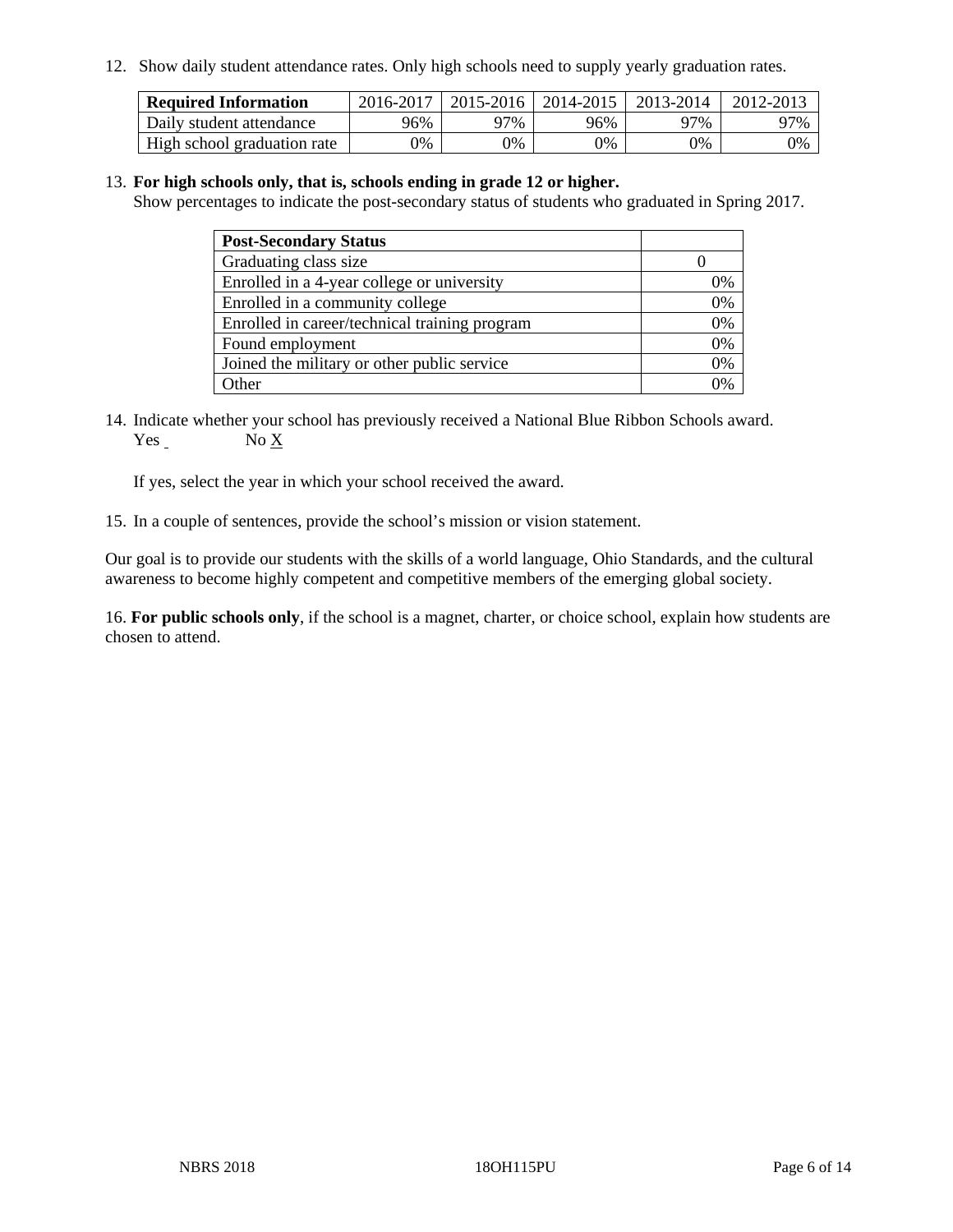# **PART III – SUMMARY**

Mansfield Spanish Immersion is an "open enrollment" school; we take students from the neighborhood, other schools within our district and students from surrounding districts. I say surrounding districts, but we have parents that live up to 40 minutes away and still enroll their children in our district and school. Initially, families look at our school because they value the opportunities that learning a second language offers. Then, it's the visit to our school that convinces them that we are the right choice. The families who visit our school for a tour see students focused on solving math problems, writing essays, testing their hypotheses in our science lab, creating ceramic art, working in teams in our code.org computer science lab, etc. Of course, they see much of the learning activities being conducted in Spanish, our target language.

We pride ourselves on having a diverse student population. Our school is 29 percent African-American, 9 percent Latino, and 56 percent White. We have student birth certificates from six different countries and on a school-family night,you may hear six or seven different languages spoken in the same room. Even though the economic demographics may make many of our students "at risk" for academic failure, our families and staff ensure that our students don't become just another negative statistic. Our school's dedication was evident from the very first kindergarten class.

We started with one group of 16 kindergarten students about 10 years ago, and we added a grade each year. This year, we have added a middle-school component to our program. We decided to add grades seven and eight for two reasons. First, we have studied research that shows that for some students, it's easier to make a successful transition to ninth grade in a new building than to seventh grade. Second, continuing our language immersion program into the middle school years better ensures more proficient second-language learners by keeping the continuity of the program.

Of course, our students are but one leg of the three-legged stool of success. Our parents take their child's success very seriously and realize the importance of family engagement in each child's success. By engagement, I dont just mean that parents come to family nights at school; the parental engagement at home is even more important. Overall, our parents recognize the importance of bringing their child to school everyday and on time. In addition, the parents make sure that homework and nightly reading is done, even if they don't always understand the langauge. Finally, the school, staff and district administration remains focused on creating a learning climate that adapts and differentiates instruction so every student has the best opportunity to be successful academiaclly, creatively, socially and athletically. We keep our focus on student success through great school-home communication, a respectful learning environment, and by cultivating student and teacher leaders.

Our school culture and climate help create the right environment for learning. Through our school spirit days, growth-mindset activities, family events and belief that we are not "just teaching math but Matthew."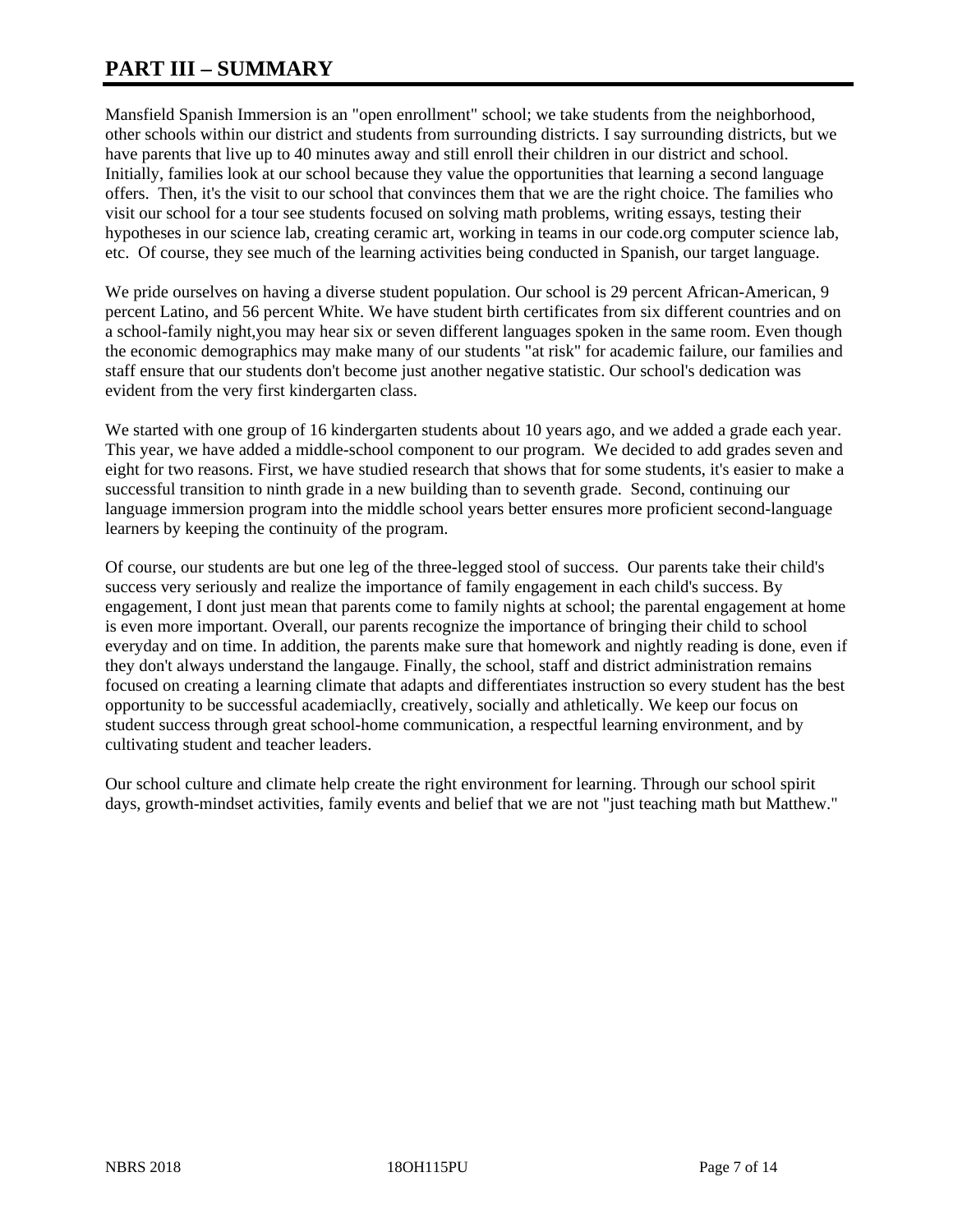# **1. Core Curriculum:**

The curriculum at Mansfield Spanish Immersion (MSI) is comprehensive, balanced, and based on research. Teachers work collaboratively to review the efficacy of the curriculum and to develop additional instructional strategies to support students' learning needs. Rather than define our curriculum by a specific program or text, the staff uses a wide variety of strategies and resources to meet students' academic requirements. All of the strategies and resources are needed for our immersion model: we are a total, oneway immersion program in grades Kindergarten to Second; we are a 60/40 model from Third Grade to Eighth Grade. In other words, we teach science, math and social studies in Spanish after Second Grade. In fact, the only subject taught in English is language arts, and only after Second Grade.

We approach reading through a balanced literacy model, which provides students with direct instruction, guided practice and independent application. Classroom teachers are provided with significant professional development in Guided Reading. This model encompasses focused small group instruction through the use of leveled books. Students are engaged in partner reading, independent reading and interactive books read aloud. A minimum of 90 minutes per day is dedicated to literacy. Students practice reading strategies at home with books borrowed from the classroom.

We are dedicated to help children develop a love of reading. Several activities and events at MSI are designed to foster an appreciation of literature. Students enjoy learning about literature through visits with local authors and storytellers. In the past, retirees from a neighborhood church has visited our school to read with our ELL students.

We have a school librarian creating thematic book displays and guiding student in a library being remodeled with volunteer parent help. Students attend the library once a week and have liberal access at other times throughout the week. The collection includes a growing set of professional resources for staff.

Fountas and Pinnel's Balanced Literacy Collaborative framework guides our writing, reading and spelling/vocabulary instruction. Language Arts teachers have received professional development in implementing this model and receive continuing coaching from a trained coach. Students learn to write in a variety of genres, and have multiple opportunities to celebrate and share their work. Our spelling program is very differentiated, focusing on the specific skills and developmental needs of students.

Math is the only fully developed curriculum program that we use in our building. However, even though our math program is comprehensive, and chosen because it fits well with our state standards and philosophy of experiential learning, we have also adopted a five-step curricular process adapted from The Math Literacy Project that we refer to as Math Literacy. The goal is that every student is prepared to take Algebra ---a course that we consider the doorway to higher-level math that will lead to more college and career opportunities.

The science curriculum is being developed by a team of teachers within our building. We pride ourselves on offering science daily in grades 4-8, and through a variety of exploratory experiences, teachers help children discover the world around them by making predictions, gathering and interpreting data and recording observations.

Social studies provides the context for world cultural understanding important in our goal of guiding students to language and cultural proficiency. Our teachers provide authentic knowledge and cultural understanding to help students broaden their understanding of the world, and much of the curriculum has been developed by us. We use Integrated Performance Assessments (IPA) in social studies in order to incorporate Spanish proficiency lessons with content that refers to Hispanic culture, history and geography,when possible.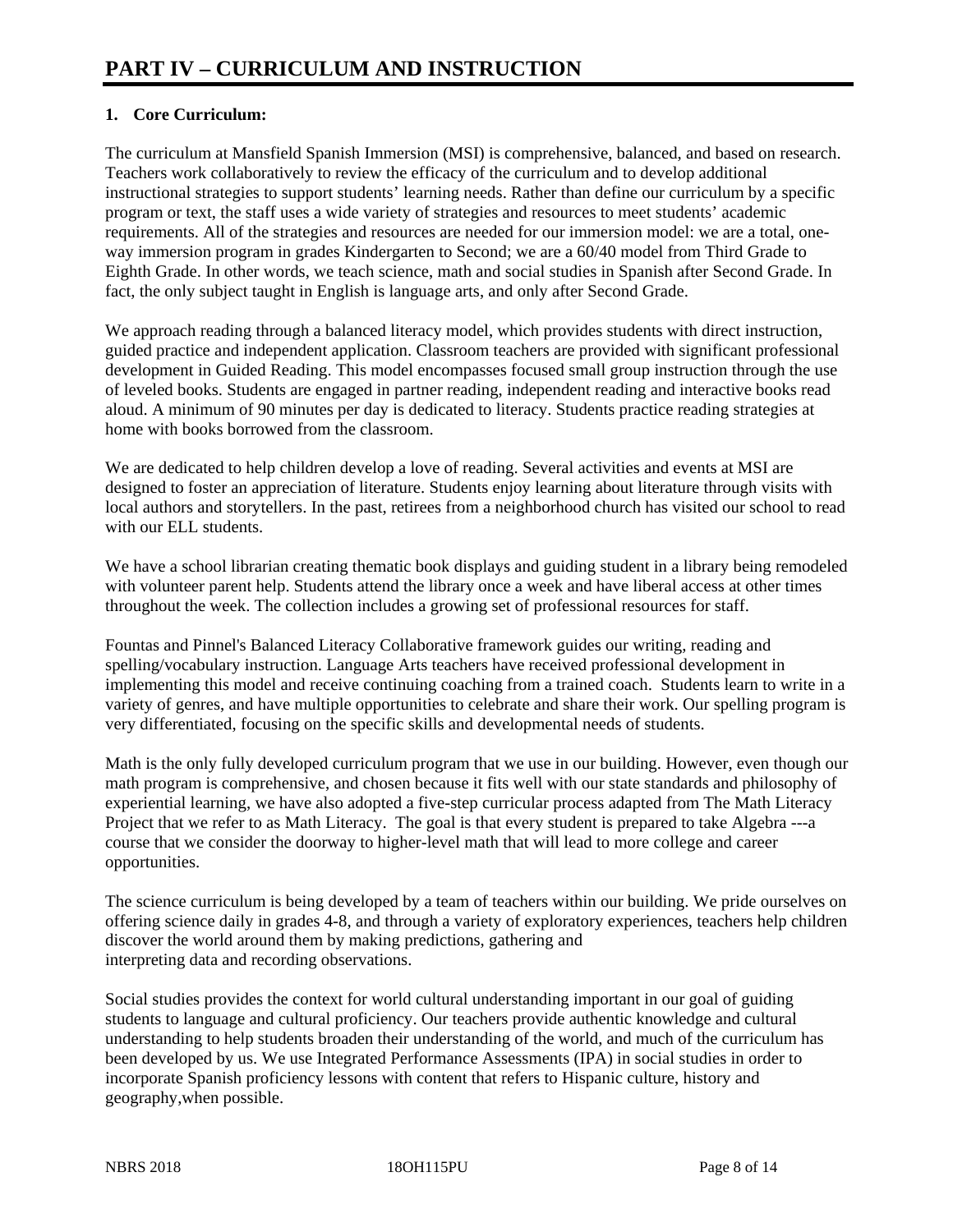## **2. Other Curriculum Areas:**

Art, music, and physical education are academic subjects at MSI and are an important part of educating the whole child. Our visual and performing arts program creates an environment to nurture innovative thinkers and provides a foundation for creative problem solving and critical thinking skills. The art program allows the children to exercise creative expression, explore multiple cultures and artistic traditions, and delve into a range of materials and techniques. We won a grant to create a Maker's Space, and are in the process of integrating our maker's space into our art curriculum. Our music program is experiential, sequential and culminates in a spring program.

In physical education, students engage in learning opportunities that foster their physical, emotional, intellectual, and social growth and development. Developing healthy living habits is vital to the success of our students. Our P.E. teacher and I went through state training in Archery with intent to apply for an equipment grant to use the National Archery in the Schools Program (NASP). We won the grant, and with some fundraising and donations, we are the only school in the county offering archery in P.E.

In computer science, we are teaching both digital literacy skills and computer coding. We initially just participated in Code.org's International Hour of Code, but after the students were so engaged with "block coding," we decided to expand our computer science instruction. Now, we use Google classroom, Keyboarding without Tears and Code.org's k-5 curriculum and their Middle School Computer Science Discovery.

We are working with a consultant from the Center for Applied Linguistics this May to develop a vertically aligned Spanish curriculum with clear language proficiency targets.

We believe that balanced classrooms are imperative for optimal learning opportunities. A significant effort is made to create classes that are equitable across gender, ability, personality, and specific learning needs.

### **3. Instructional Methods, Interventions, and Assessments:**

Our intermediate-grades team is a great example of our instructional approaches, interventions, and assessments that we use to meet the diverse and individual needs of our students. Our teachers in grades 4 and 5 use an instructional framework that balances whole-class, small group, and individual learning activities. The common thread that runs through the framework is Differentiated Instruction Strategies that ensure that all of our students are engaged in the learning process by providing learning activities that match each of their needs. This framework guides instruction in math, science, social studies and language arts. A description of each of our major content areas reveals many overlapping principals.

In math, the school year begins with either reviewing routines or introducing new ones. Students are also given a benchmark assessment that is used in a few ways. One is to help create mini-learning communities of students who work on similar tasks based on either strengths or weaknesses revealed in the benchmark. These groups are fluid and further benchmarks or progress monitoring helps the math team decide when and how to rearrange the teams. Second, benchmark assessments are one piece of data to help determine both the need for tiered intervention or, in the case of a student identified as gifted in math, on whether she or he should be accelerated to the next grade in that area, have the curriculum compressed or modifying lessons to create a deeper grasp of concepts and standards while some students are given more time to demonstrate mastery. Peaking into a fifth-grade math classroom, the visitor would see some students in a flexible group with the teacher reviewing the concept of volume with cubs and dry erase boards. The visitor may glance around some more and see students working at an interactive projector with virtual manipulative. Other students may be working with an online instructor in pre-algebra. They would be working on laptops to stay within the classroom and get support from their classroom teacher in the target language, Spanish. We're a language-immersion school, and math is one of the content areas in which we integrate the target language.

Other students may be in the sixth-grade math classroom and the last of the class may be downstairs in the library actually measuring the volume of the room. The teacher is all the while using a variety of formative assessments to drive the next day's or even next hour's instruction. The teacher will take all the formative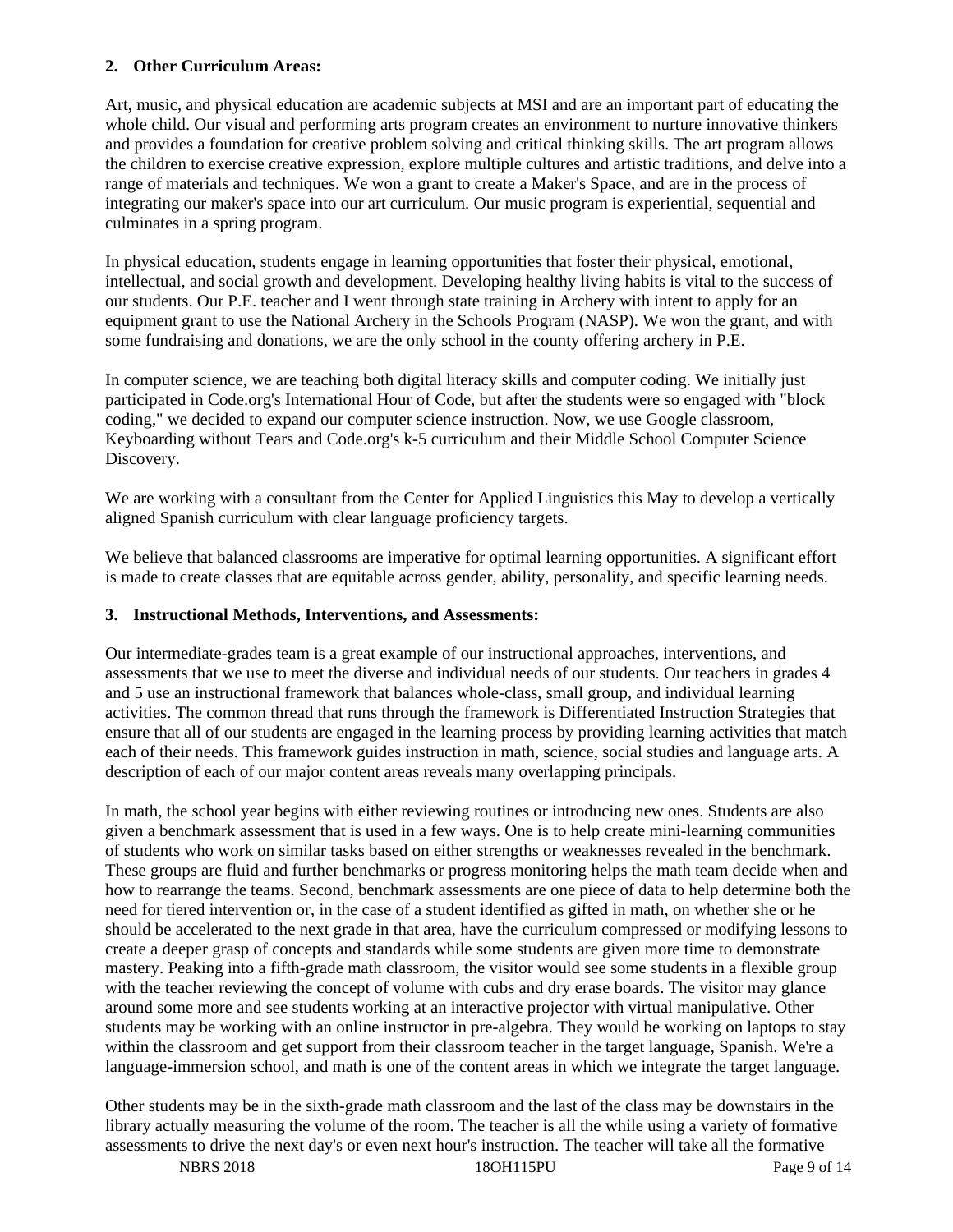and and short-cycle assessment data to the weekly "teacher-based team" as part of collaborative process to facilitate data instructions and instructional planning to positively impact the students directly.

Next, a visit to the English Language Arts (ELA) classes would see the adaption of The Balanced Literacy Collaborative Framework. At the beginning of the school year, students were given a reading benchmark to determine if students were still in need of guided reading or if they should start forming book clubs. This benchmark assessment is given throughout the year since students are not locked into guided reading groups the entire semester or year. The class is also given a developmental spelling assessment to determine their level of mastery of spelling rules and patterns. English spelling, while complex, is not a mystery and the goal of the spelling program is to grow strong readers and writers in part by teaching orthographic knowledge and vocabulary. If the visitor spends an extended time in the classroom, they would see a day made up of Word Study, Guided Reading Groups, Book Clubs, an interactive read-aloud and mini reading and writing workshops. The ELA teacher collects data and brings it to their teacher-based team in order to also positively impact the students' learning through data analysis, teacher collaboration and re-teaching. Finally, more data is collected to determine if the additional instructional methods helped lead to student mastery.

A visit to the science and social studies classrooms, our intermediate-grade classrooms are departmentalized, would reveal similar differentiated instructional practices, constant teacher feedback, formative assessments for both the teacher's and student's use, and data collecting to be analyzed in the teacher-based teams.

We pride ourselves on haven been recognized for having closed the achievement gap. We do that in part by always working with students, creating a climate that keeps students focused on their learning and encouraging family engagement both at school and at home.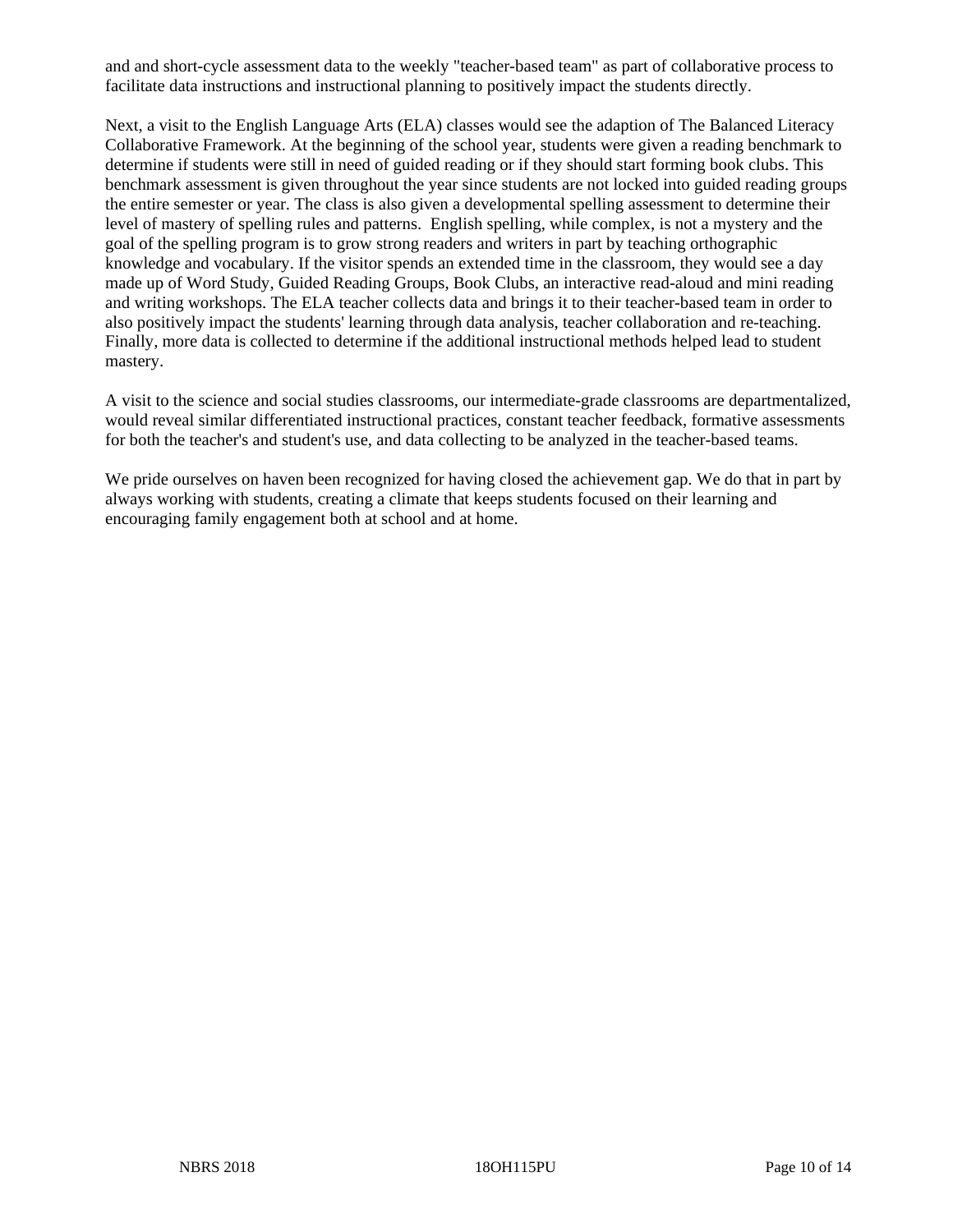## **1. School Climate/Culture:**

Mansfield Spanish Immersion has been recognized by the Ohio Department of Education, the State Boards of Education of Ohio and local organizations as being a high-performing school. I used the analogy that our success is similar to a successful three-legged stool. Just as the stool won't successfully meet it's task of sustaining weight placed upon it if one of the legs is weaker than the others or broken, nor will our school be successful if one of our three components is underdeveloped or even "broken." In our school's case, our three components are not wooden but quite dynamic: students focused on their own success, families involved in their child's success and staff dedicated to meeting students academic, social and emotional needs. The glue that binds and keeps the three components sturdy is our school climate and culture. We believe that we have a shared culture of commitment, pride, hard work, mutual support, trust, and the expectation and hope that with hard work and focus, our students will be successful and our mission fulfilled. Our culture extends beyond the school's walls and into the general school community. Our climate supports viewing our teachers as leaders in their classroom, the building and in our district.

While we work tirelessly to ensure that our students are academically successful, we know that academic success doesn't happen free from a student being socially and emotionally nurtured. Again, we're not teaching math but teaching Matthew. As a result, we encourage our students to take leadership positions in the school. For instance, we nurture their civic involvement in a group called "K Kids" sponsored by the Kiwanis. The goal of K Kids is to develop leadership skills in elementary students to help them succeed in early adolescence. In addition, students are surveyed periodically on their perspective on their school and invited to offer suggestions about extra-curricular activities, needed resources, etc.

We have programs to promote kindness and a growth mindset as well. Our behavior intervention program is predicated on understanding the antecedents of unproductive behavior rather than just dealing with the consequences. In other words, if we understand why a student responds in a way that interferes with her learning or the learning of a classmate, we can be more effective in preventing it or mitigating its impact.

For being a relatively small school, we pride ourselves on our wide range of extra-curricular activities. For example, we have had basketball teams compete in local leagues, Academic Challenge teams, Lego League robotic competitions, Mindcraft clubs, Art Club, and a garden club to name a few. We believe that both athletes and "mathletes" need to be nurtured and celebrated. Furthermore, each of these clubs and teams were made possible by parents and teachers volunteering to be sponsors and coaches. In addition, we have several events scattered throughout the year, such as a bilingual spelling bee, art festivals, literacy and math nights, along with family field trips to the local observatory.

With the support of the district administration and school board, the Mansfield Spanish Immersion staff is comprised of extremely motivated teachers who serve as leaders within the school district and throughout the community. Two MSI staff members serve on the District Leadership Team, while five others serve on Building Leadership Team. As stated, this leadership extends beyond the curriculum into a diverse offering of extracurricular programs, bringing cohesion between the academic school day and after school fine arts, academic, and athletic clubs. This leadership from within strengthens the culture and commitment of the entire learning community.

# **2. Engaging Families and Community:**

We believe a collaborative school community, which employs best educational practices, involves parents, reaches out to the community, and relies on high quality leadership teams, forms successful students. Parents volunteer their time and talents to enrich student learning and the school community.

Our year begins with our Open House held a week before classes begin and led by teachers and staff, to inform parents of programs, supports, expectations and extra-curricular activities. Families are always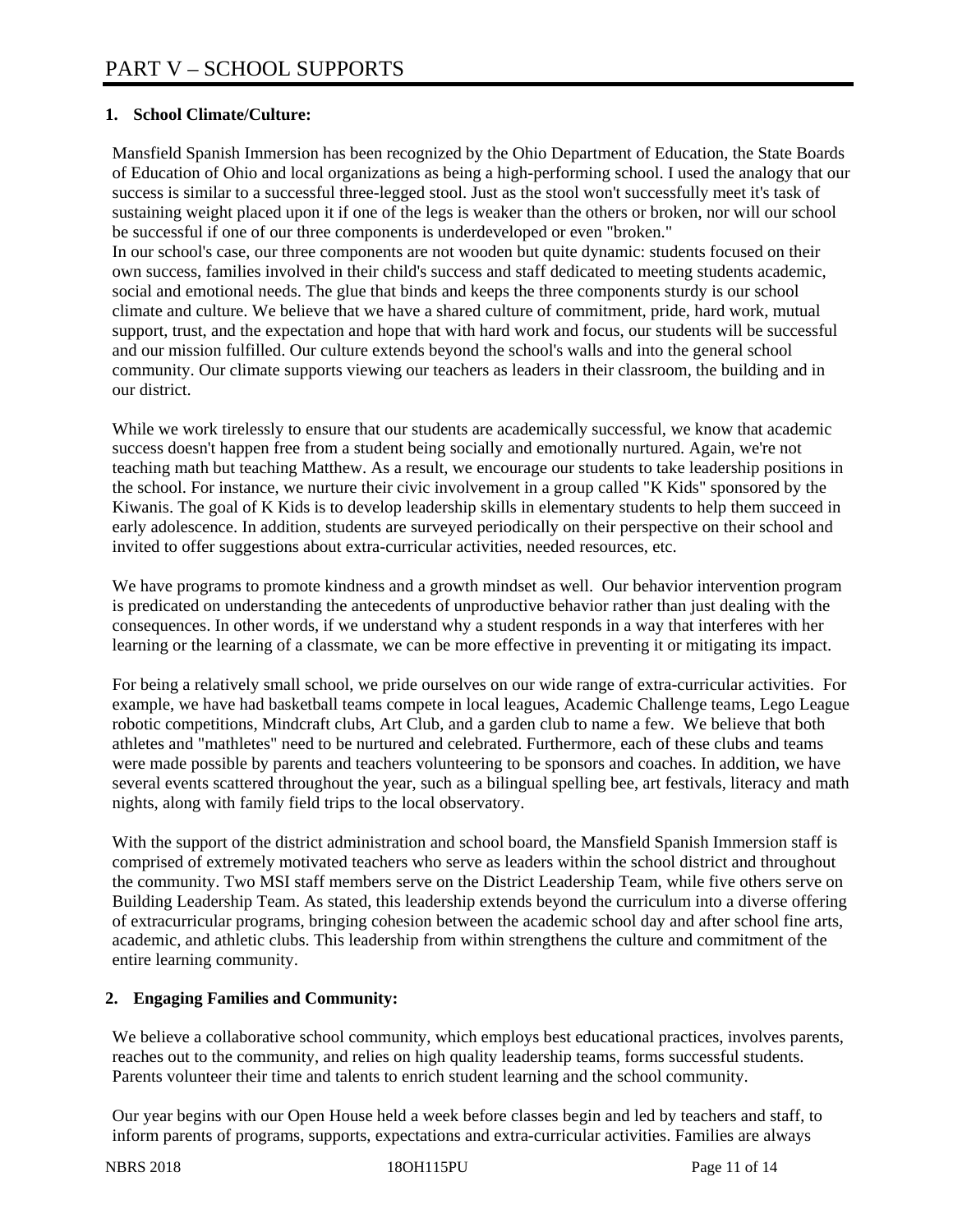welcome at our school. Our open house night is more like a family reunion with a few minutes of informational workshops sprinkled in. We have several formal activities to help parents feel comfortable at school and empowered to help their children succeed. One example is our reading and math workshops for parents. We provide baby sitting and dinner or lunch for parents and engage them in workshops conducted by district math and literacy coaches. Parents become more familiar with state standards and the basic ways that they can help ensure their child's success. We always send the parents home with new books to read with and to their kiddos along with math manipulatives and other resources. Just recently, some issues surrounding social media compelled us to hold a parent workshop on social media awareness. We encouraged our families to check what sites their child visits, to more actively monitor the sites and activity. Some of our parents were overwhelmed by all the information and inability to keep up with the what sites are now the most popular. Nonetheless, the information was invaluable, and our staff is available to help in any way we're needed.

Our district has provided resources to have a "parent liaison," a parent hired to work s few hours a week as another bridge between school and home. Our liaison checks in with families, assists with family events and workshops, etc.

In addition to a family liaison, all of our staff and families are ambassadors in the community. We have partnered with community and business groups to help fund projects, provide volunteers to read with students and work on STEM projects. We have also sent our choir into the community to sing at nursing homes and district events.

We believe that strong customer service in our office, a welcoming climate and culture for families help develop our school community; engaged parents and community partners help ensure that MSI students continue along the path of success as lifelong learners through the 21st century.

#### **3. Professional Development:**

Professional development for is focused on providing opportunities to reflect on practice, improve instruction, and create a collaborative learning environment. The district provides multiple opportunities for professional development including five district wide professional development days, release days throughout the year focused on new district initiatives, paid summer workshops, and job-embedded training through the support of technology, literacy and math coaches.

Our Building Leadership Team (BLT), comprised of the building administrator and teachers, has a major role in the district-wide professional development, and uses summative student assessment data along with staff surveys to develop the following year's plan.

The BLT meets once a month and the needs assessment is administered at the end of each year to monitor progress towards the plan goals. Additionally, after each professional development opportunity, a feedback survey for the event is distributed. The most recent plan incorporates technology, common language and practice within content areas, purposeful collaboration, and student learning objective goals focused on ensuring continued high academic achievement. In addition to the annual plan, staff members have the opportunity to personalize their professional development through the use of off-campus workshops at our Educational Service Center, State Support Team, local universities or online campuses. Staff have also attended summer curriculum workshops, local, regional or national conferences and often meet with teacher-leader coaches.

Now that Ohio has adopted the Seal of Biliteracy, we will be working with a nationally-recognized language immersion expert in order to: 1) Develop a "backwards design" framework that articulates Spanish language and literacy targets by grade level with an eye towards meeting the demands of the OH Seal of Biliteracy assessments; 2) Develop an assessment plan that includes a systematic focus on predetermined proficiency targets (informal teacher assessment using adapted tools, formal standardized measures targeting specific grade levels); 3)Introduce teachers to the Integrated Performance Assessment model and how it has been adapted for immersion programs to help teachers integrate language, literacy, and subject matter learning; and 4)Introduce teachers to a range of activity structures that are effective in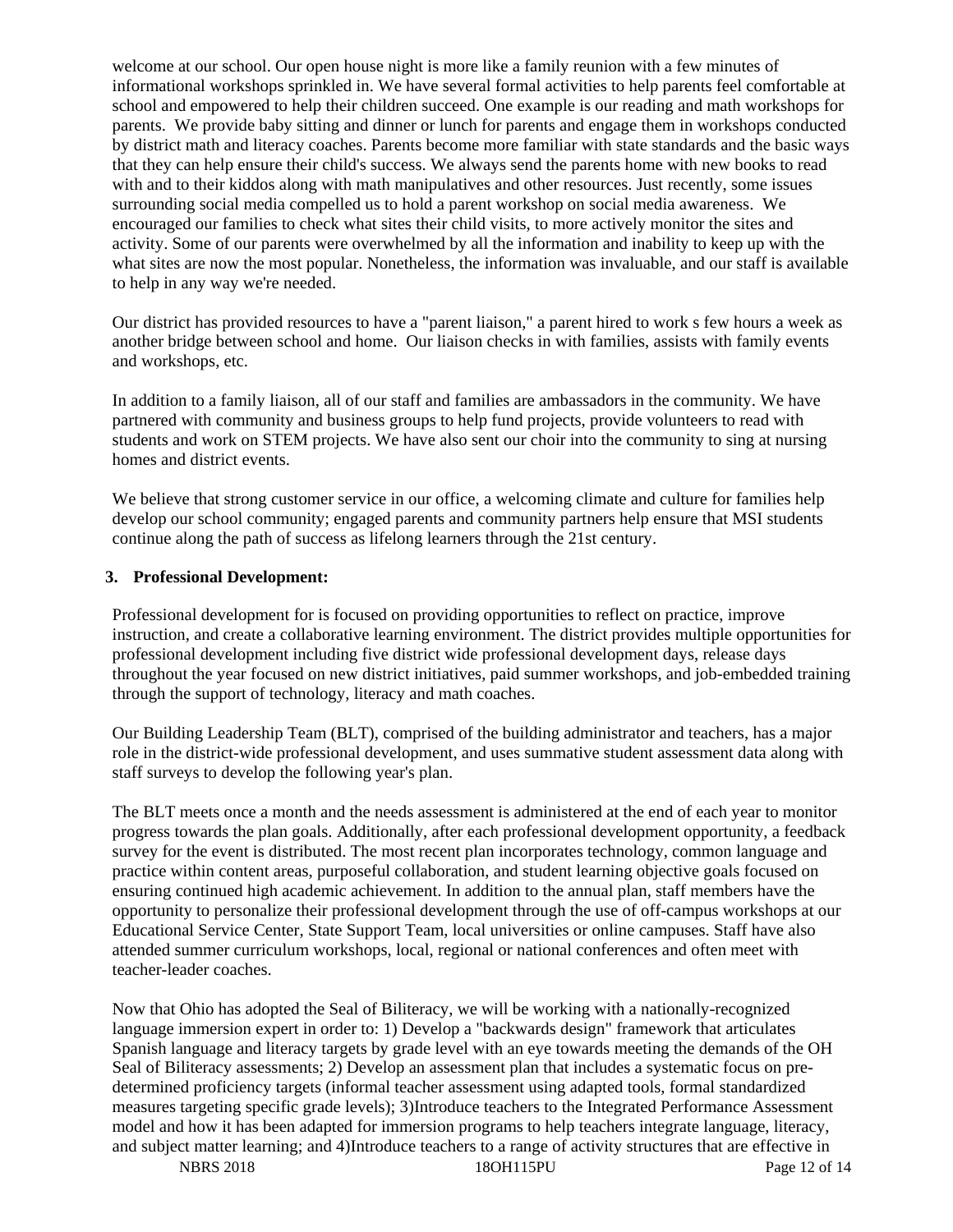getting students to make greater use of their L2 during subject matter learning

The principal has participated in national workshops such as the Novice Principals of Immersion Schools training in Wilmington, Delaware, and has made it a point to attend any evening or weekend workshops that he has encouraged the school staff to attend.

#### **4. School Leadership:**

Leadership is a collaborative team effort between administration, staff, parents, students, and the community. While there is one official administrator, the team serves as educational leaders in the building by fostering a school culture that maximizes learning for all students through effective data-driven and collaborative decision making. Daily, leadership works collaboratively with teachers on enhancing teaching practice through a comprehensive supervision process.

The strength of the building's leadership climate is the belief that professionals working together in concert produce cumulative effects on student learning. Therefore, there are multiple avenues through which all staff can participate in decision making. The principal works with instructional coaches and teacher leaders to ensure that all staff, certified and non-certified, are current on best practices within in their field and that the enacted curriculum aligns to best practices. Grade level leaders facilitate weekly collaboration in the Teacher Based Teams and collect input for the building leadership team meetings.

Additionally, this year, every staff member serves on at least one building-level committee. These committees have been responsible for monitoring and fostering our climate and culture and to help organize fund raisers, assemblies, recycling efforts, family events, and community service projects that reflect the sense of community that makes Mansfield Spanish Immersion special.

The teacher based teams (TBT) use the Ohio 5-Step TBT Process offers a way of changing instructional practice and improving student learning that is organized and manageable. These five steps include protocols and techniques for structuring the conversations and overcoming resistance to collaboration through a culture of inquiry. Although a team may begin with limited data, the real objective is to engage teachers in tough conversations about how their teaching practices impact student learning. Classroom teachers, principals and district leaders take part in a five-stage process. The stages include: 1). Using data to identify areas of greatest need; 2). Developing a focused plan with a limited number of goals and strategies aimed at instructional practice and student performance; 3). Implementing and monitoring the plan; 4). Evaluating the effectiveness of the improvement process in changing instructional practice and student performance; and 5). make further corrections to instructional strategies, if needed. The process is cyclical. Teachers use student achievement data to evaluate classroom instruction and with the input from others, teachers improve what they do and how they do it.

Our Building Leadership Team (BLT) monitors the TBTs and provides feedback both to the team and reports to the District Leadership Team.